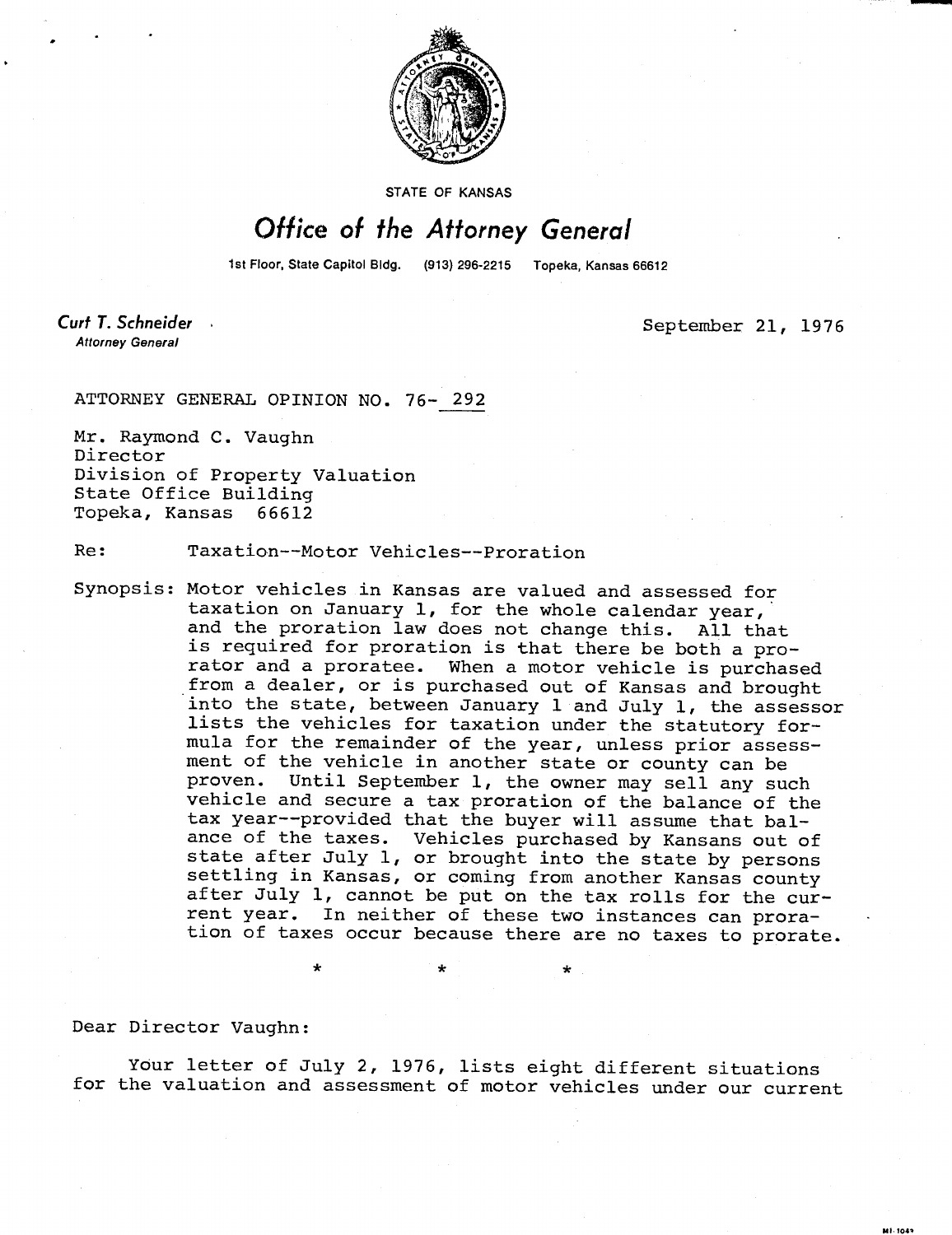Mr. Raymond C. Vaughn September 21, 1976 Page Two

proration law, K.S.A. 1975 Supp. 79-306c. We will answer the questions in the order asked.

First, you inquire whether the value of an automobile belonging to a Kansas resident which is sold in the state of Kansas between January 1st and September 1st, but not traded for another vehicle is subject to proration for that year. It is. K.S.A. 1975 Supp. 79-306(c) is a "proration" law, and it can be used only for proration purposes.

This matter was fully argued to the Court in  $State$  ex rel.  $v$ .  $Dwyer$ , 204 Kan. 3, 460 P.2d 507 (1969). A majority of the Court concluded that a proper administration of this law would not result in double taxation. Proration requires both a prorator (seller) and the proratee (buyer). The concept of "proration" is completely lost if there is no division of assessment. It is illogical to contend that the legislature "intended" that each time title to a motor vehicle changed during the year, each owner would be assessed anew for the balance of the year. No property can be assessed more than once in one year, Railway Co. v. Wyandotte County, 101 Kan. 618 (1917).

When an owner of a motor vehicle, assessed prior to July 1, sells it, the statute describes how the buyer's assessment for the remaining part of the year shall be determined. Logic, the constitution, and  $Dwyer$ , supra, require that the seller's assessment be abated. accordingly.

Secondly, you inquire whether the value of an automobile belonging to a Kansas resident which is sold outside the state of Kansas between January 1 and September 1, but not traded for another vehicle, is subject to proration?

It is not, because the out-of-state buyer will ordinarily not agree to be a proratee, and there is no way to make him be a proratee. So, the Kansan selling out-of-state must pay the whole year tax.

Third, you ask if the value of an automobile purchased by a Kansas resident outside the state of Kansas between July 1st and September 1st, and brought into the state between those dates is subject to taxation for that year, and if so, is such valuation prorated?

It is not. K.S.A. 79-316 applies to both residents and non-residents of Kansas alike. Personal property brought into Kansas or a county after July 1 shall not be listed for taxation that calendar year. Not being subject to taxation, there can be no proration.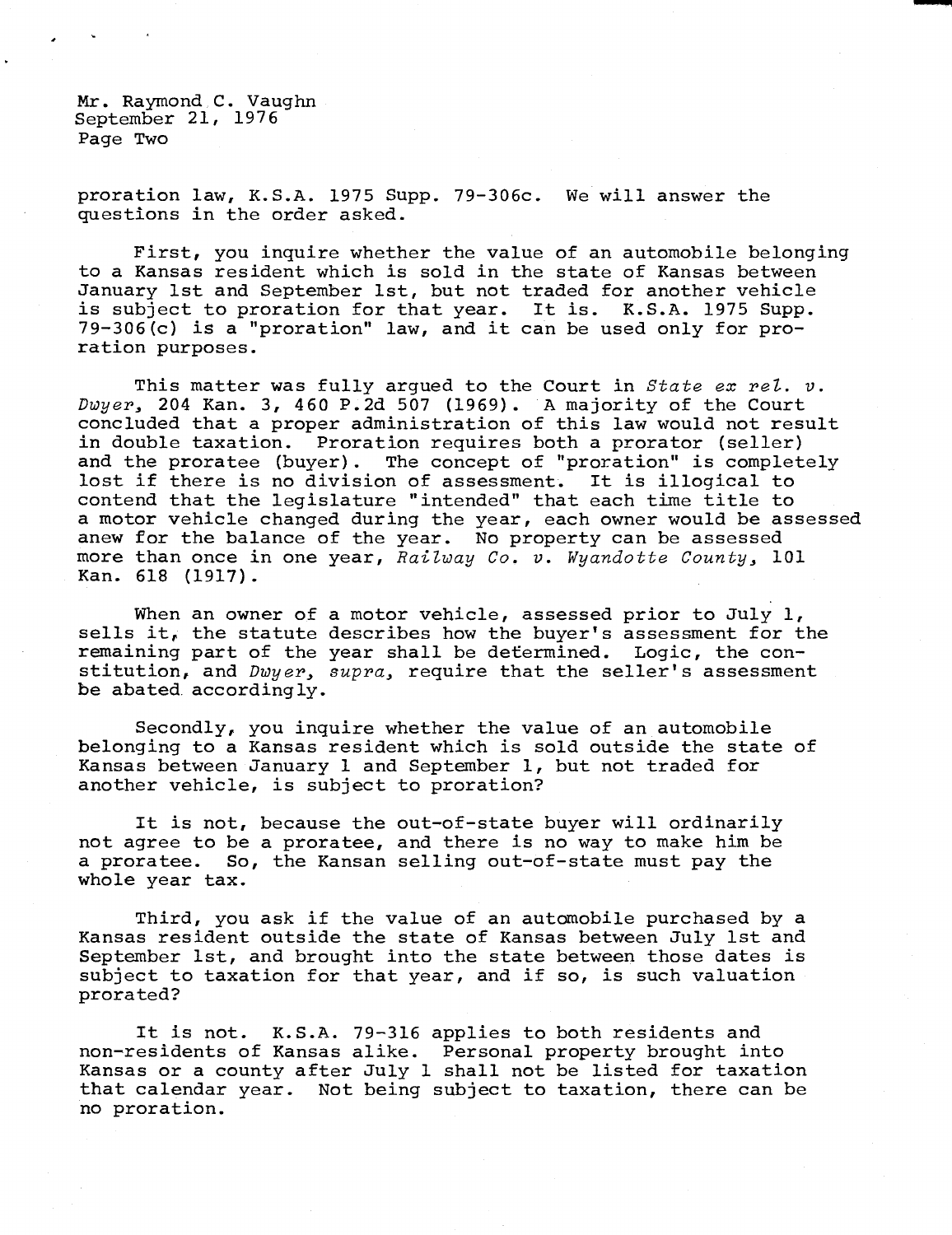Mr. Raymond C. Vaughn September 21, 1976 Page Three

Next, you ask if the value of an automobile purchased by a Kansas resident outside the state of Kansas between January 1st and July 1st, and brought into the state between those same dates is subject to taxation for that year, and if so, is such valuation prorated? It is. prorated?

If a Kansan buys a car out-of-state between January 1 and July 1, and brings that car into Kansas before July 1, K.S.A. 79-316 says it shall be put on the tax rolls if taxation in another state or county cannot be proven. K.S.A. 1975 Supp. 79-306c(c) provides for the valuation method whether it is purchased outright or as a trade-in for a replacement vehicle. There is no conflict between these two statutes. Both refer to vehicles that are properly on the tax rolls on July 1. Two more months are given in which to prorate tax roll vehicles in the event of sale, between eligible buyers and sellers.

Fifthly, you ask whether, assuming that with regard to the two previous questions, numbers 3 and 4, that the resident of one county purchased a vehicle in another county and then brought the vehicle back into his county of residence between the dates set out, this situation would create any different result than that posed in questions 3 and 4?

It would not produce any different result if the purchases were made, not out-of-state, but in a different Kansas county. Under K.S.A. 79-316, when a person brings into a county personal property from another Kansas county PRIOR to July 1, it shall be put on the tax rolls, if prior assessment in another county cannot be proven. The reverse of this provision is that if the property is brought into a county AFTER July 1, it shall not be listed for taxation.

Sixthly, you ask if the value of an automobile brought into a county either between January 1st and July 1st, or after July 1st and prior to September 1st, by a person, association, or corporation settling or organizing in said county is subject to any proration, assuming that no proof of assessment can be shown in another county or another state for that year?

This question proposes that there is a conflict between K.S.A. 79-316, which has a cut-off date of July 1, and K.S.A. 1975 Supp. 79-306c, which has a cut-off date of September 1.

Statutes must be reconciled if possible, so as to make them consistent, harmonious and sensible. Fleming Co. v. McDonald, 212 Kan. 412, 511 P.2d 221 (1973). An orderly and timely system of assessment of taxes is imperative to the successful operation of government. Northern Natural Gas Co. v. Bender, 208 Kan. 135, 490 P.2d 399, cert. den. and appeal dism. 406 U.S. 967, 92 S.Ct. 2408, 32 L.Ed.2d 663 (1971). Even state tax assessment reviewing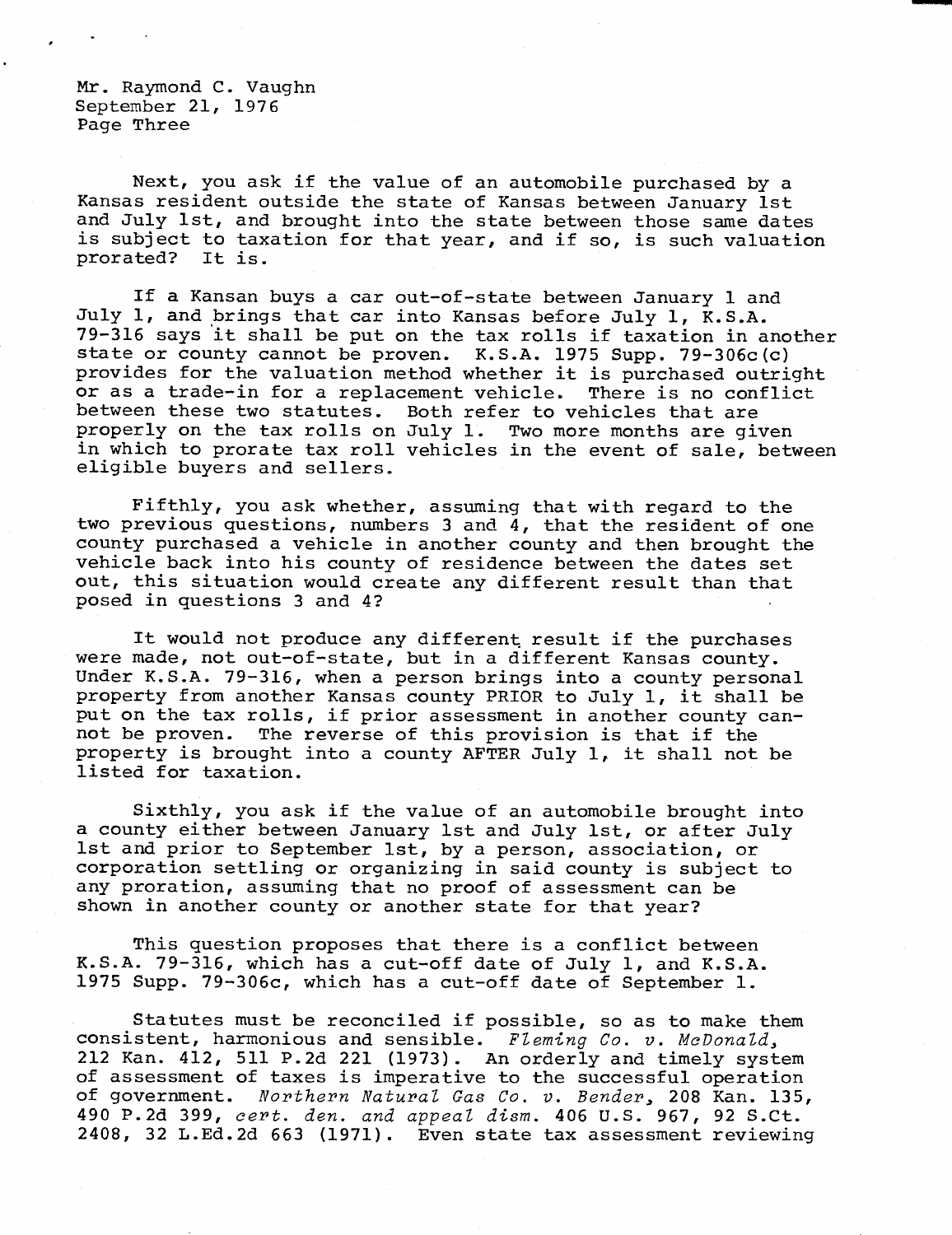Mr. Raymond C. Vaughn September 21, 1976 Page Four

authorities must conform to the orderly scheme of taxation established by the legislature. Mobil Oil v. Metcalf, 207 Kan. 100, 483 P.2d 1111 (1971). In Bender, supra, it was held that all statutes pertaining to taxes, as an integral part of the overall pattern and scheme of taxation established by the legislature, must be considered in determining legislative intent.

July 1 is an important milepost in the tax calendar. All county boards of equalization adjourn sine die June 15th. The county clerk has certified to all taxing districts a positive figure as being the tax base upon which upcoming budgets can be figured. Also, K.S.A. 1975 Supp. 79-5a07, provides that the Director of Property Valuation shall, on or before June 15, certify to the county clerks all state-assessed valuations for each taxing district in their respective county, and on or before July 1, the county clerk shall certify such utility valuations, "along with other applicable valuations".

July 1 triggers the initiation of the new budget. During the next few weeks the proposed budget is prepared, published and hearings held. The budget is then adopted and the necessary tax levy, based upon the tax roll as certified, is determined and every taxing district must certify the adopted budget and proposed levy to the county clerk by August 25. K.S.A. 79-1801. Also, any changes made by the State Board of Tax Appeals must be certified to the clerk prior to August 25, and any change in the assessment thereafter must be handled as an abatement, refund, or added tax. K.S.A. 79-1409.

There is no question but that the legislative tax calendar contemplates a closing of the tax rolls on July 1, and a certainty of the tax base and levies after August 25. This is a necessity because the clerk must have time to enter valuations for each tract, compute the sum to be levied and deliver the same to the county treasurer who must prepare tax statements to be mailed to each taxpayer on November 1. "Final cutoff date in our taxing system so as to give certainty and stability to public revenues in a given year is an obvious necessity".  $Dwyer$ ,  $supra$ , p. 9.

When the first proration law was adopted in Chapter 431, Laws of Kansas for 1969, it provided: "Motor Vehicles acquired, or purchased, after November 1 of any year shall not be subject to assessment and taxation for the year in which they are acquired."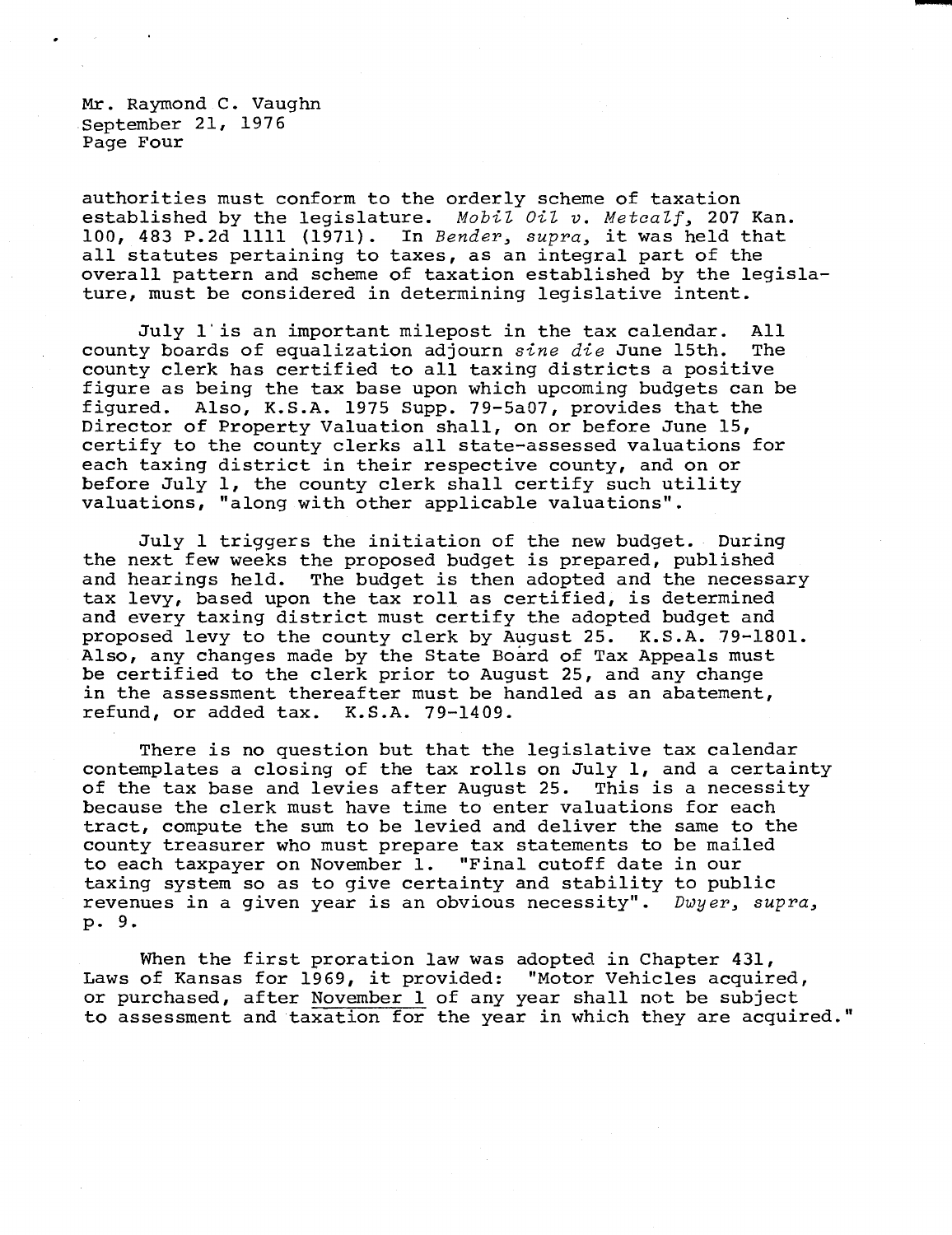Mr. Raymond C. Vaughn September 21, 1976 Page Five

This left no time at all to make tax statement changes where a vehicle on the tax rolls was sold October 30 and a proration requested. In 1971, by Chapter 292, the Kansas Legislature changed this date to September 1. This was done to stop any proration after preparation of tax statements had begun. It is evident that the "motor vehicles" which are referred to in this proration law are those placed on the tax rolls and assessed prior to July 1. They alone are subject to a proration of assessment.

It follows, therefore, that reference to "motor vehicles" in K.S.A. 1975 Supp. 79-306c(c) which were being "acquired, purchased, traded or sold" referred only to those motor vehicles which were placed on the tax rolls prior to July 1. This follows because this is a proration law, and only assessments legally made can be prorated.

Seventh, you ask whether a trade of two vehicles by a Kansas resident, made outside the state where a resident takes a vehicle to another state, trades it and brings another vehicle back into this state, the resident never moving from the state or changing his residency within the state, is subject to proration, assuming the trade is consummated between January 1st and September 1st?

It makes no difference whether the Kansan who takes his car outside Kansas makes an outright sale or trades it for a replacement vehicle. In both instances, this Kansan has violated K.S.A. 79-319. Actually, the whole year's assessment becomes due at once when he takes his property out-of-state.

The Kansas legislature has taken precautions to protect the tax rolls from erosion during the year prior to payment of taxes on November 1. Without such protection, budgets would be underfunded, because levies could not be enforced against absent property. This is why the presence of a proratee is necessary.

As to the old car which the Kansan sells out-of-state, the answer to your second question applies. As to the new car or trade-in which the Kansan purchased out-of-state and brings back into Kansas prior to July 1, the answer to your fourth question applies. If after July 1, answer number three applies.

Lastly, you ask whether a trade by a resident of one county trading in another county but retaining his residency and bringing the new vehicle back into his county of residence would be subject to proration so long as the trade is made between January 1st and September 1st?